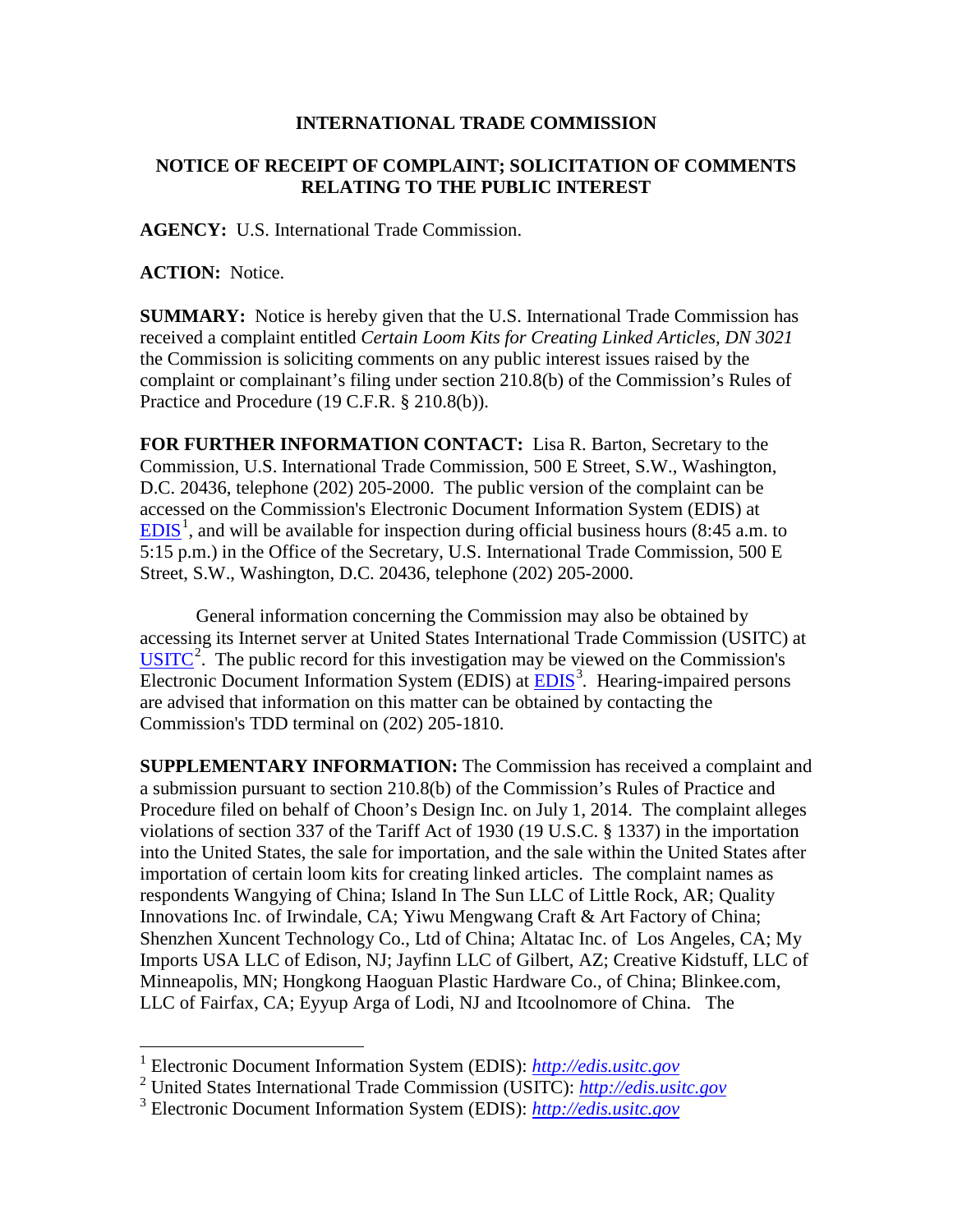complainant requests that the Commission issue a general exclusion order and cease and desist orders.

Proposed respondents, other interested parties, and members of the public are invited to file comments, not to exceed five (5) pages in length, inclusive of attachments, on any public interest issues raised by the complaint or section 210.8(b) filing. Comments should address whether issuance of the relief specifically requested by the complainant in this investigation would affect the public health and welfare in the United States, competitive conditions in the United States economy, the production of like or directly competitive articles in the United States, or United States consumers.

In particular, the Commission is interested in comments that:

- (i) explain how the articles potentially subject to the requested remedial orders are used in the United States;
- (ii) identify any public health, safety, or welfare concerns in the United States relating to the requested remedial orders;
- (iii) identify like or directly competitive articles that complainant, its licensees, or third parties make in the United States which could replace the subject articles if they were to be excluded;
- (iv) indicate whether complainant, complainant's licensees, and/or third party suppliers have the capacity to replace the volume of articles potentially subject to the requested exclusion order and/or a cease and desist order within a commercially reasonable time; and
- (v) explain how the requested remedial orders would impact United States consumers.

Written submissions must be filed no later than by close of business, eight calendar days after the date of publication of this notice in the *Federal Register*. There will be further opportunities for comment on the public interest after the issuance of any final initial determination in this investigation.

Persons filing written submissions must file the original document electronically on or before the deadlines stated above and submit 8 true paper copies to the Office of the Secretary by noon the next day pursuant to section 210.4(f) of the Commission's Rules of Practice and Procedure (19 C.F.R. § 210.4(f)). Submissions should refer to the docket number ("Docket No. 3021") in a prominent place on the cover page and/or the first page. (*See* Handbook for [Electronic Filing Procedures](http://www.usitc.gov/secretary/fed_reg_notices/rules/handbook_on_electronic_filing.pdf), *Electronic Filing Procedures*<sup>[4](#page-1-0)</sup>). Persons with questions regarding filing should contact the Secretary (202-205-2000).

 $\overline{a}$ 

<span id="page-1-0"></span><sup>4</sup> Handbook for Electronic Filing Procedures:

http://www.usitc.gov/secretary/fed\_reg\_notices/rules/handbook\_on\_electronic\_filing.pdf